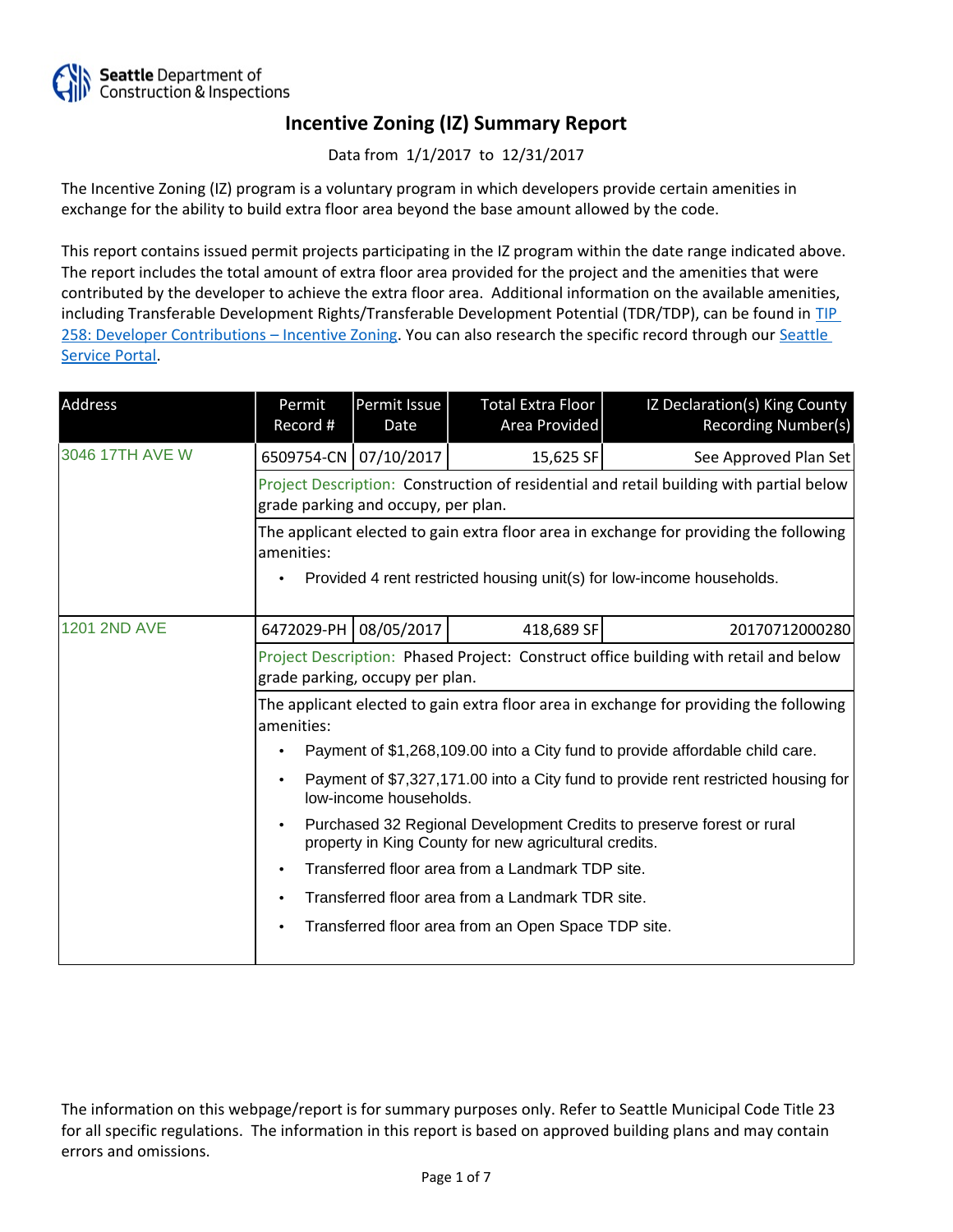

Data from 1/1/2017 to 12/31/2017

| Address         | Permit<br>Record #                                                                                                                                                                     | Permit Issue<br>Date | Total Extra Floor<br>Area Provided | IZ Declaration(s) King County<br>Recording Number(s)                       |  |
|-----------------|----------------------------------------------------------------------------------------------------------------------------------------------------------------------------------------|----------------------|------------------------------------|----------------------------------------------------------------------------|--|
| 2031 3RD AVE    | 6510185-PH 11/01/2017                                                                                                                                                                  |                      | 135,897 SF                         | 20171017000209;<br>20171017000210                                          |  |
|                 | Project Description: Phased project: Construct a new residential and office building<br>with ground floor retail and below grade parking, and occupy per plan. Mechanical<br>included. |                      |                                    |                                                                            |  |
|                 | The applicant elected to gain extra floor area in exchange for providing the following<br>amenities:                                                                                   |                      |                                    |                                                                            |  |
|                 | Deferred payment + interest into a City fund to provide rent restricted housing<br>for low-income households.                                                                          |                      |                                    |                                                                            |  |
|                 |                                                                                                                                                                                        |                      |                                    | Payment of \$142,133.00 into a City fund to provide affordable child care. |  |
|                 | Payment of \$821,497.00 into a City fund to provide rent restricted housing for<br>low-income households.                                                                              |                      |                                    |                                                                            |  |
|                 | Purchased 2 Regional Development Credits to preserve forest or rural property<br>in King County for new agricultural credits.                                                          |                      |                                    |                                                                            |  |
|                 | Purchased 4 Regional Development Credits to preserve agricultural property in<br>King County.                                                                                          |                      |                                    |                                                                            |  |
|                 | Transferred floor area from a Landmark TDR site.                                                                                                                                       |                      |                                    |                                                                            |  |
| 1222 NE 65TH ST | 6538040-CN 04/10/2017                                                                                                                                                                  |                      | 1,189 SF                           | 20170320000800                                                             |  |
|                 | Project Description: Construction of residential and retail building and occupy, per<br>plan.                                                                                          |                      |                                    |                                                                            |  |
|                 | The applicant elected to gain extra floor area in exchange for providing the following<br>amenities:                                                                                   |                      |                                    |                                                                            |  |
|                 | Provided 2 rent restricted housing unit(s) for low-income households.                                                                                                                  |                      |                                    |                                                                            |  |
| 1205 NE 66TH ST | 6516430-PH                                                                                                                                                                             | 08/12/2017           | 29,118 SF                          | 20170703000311                                                             |  |
|                 | Project Description: Phased project: Construct a new apartment building with<br>ground floor retail and below grade parking, occupy per plan.                                          |                      |                                    |                                                                            |  |
|                 | The applicant elected to gain extra floor area in exchange for providing the following<br>amenities:                                                                                   |                      |                                    |                                                                            |  |
|                 |                                                                                                                                                                                        |                      |                                    | Provided 7 rent restricted housing unit(s) for low-income households.      |  |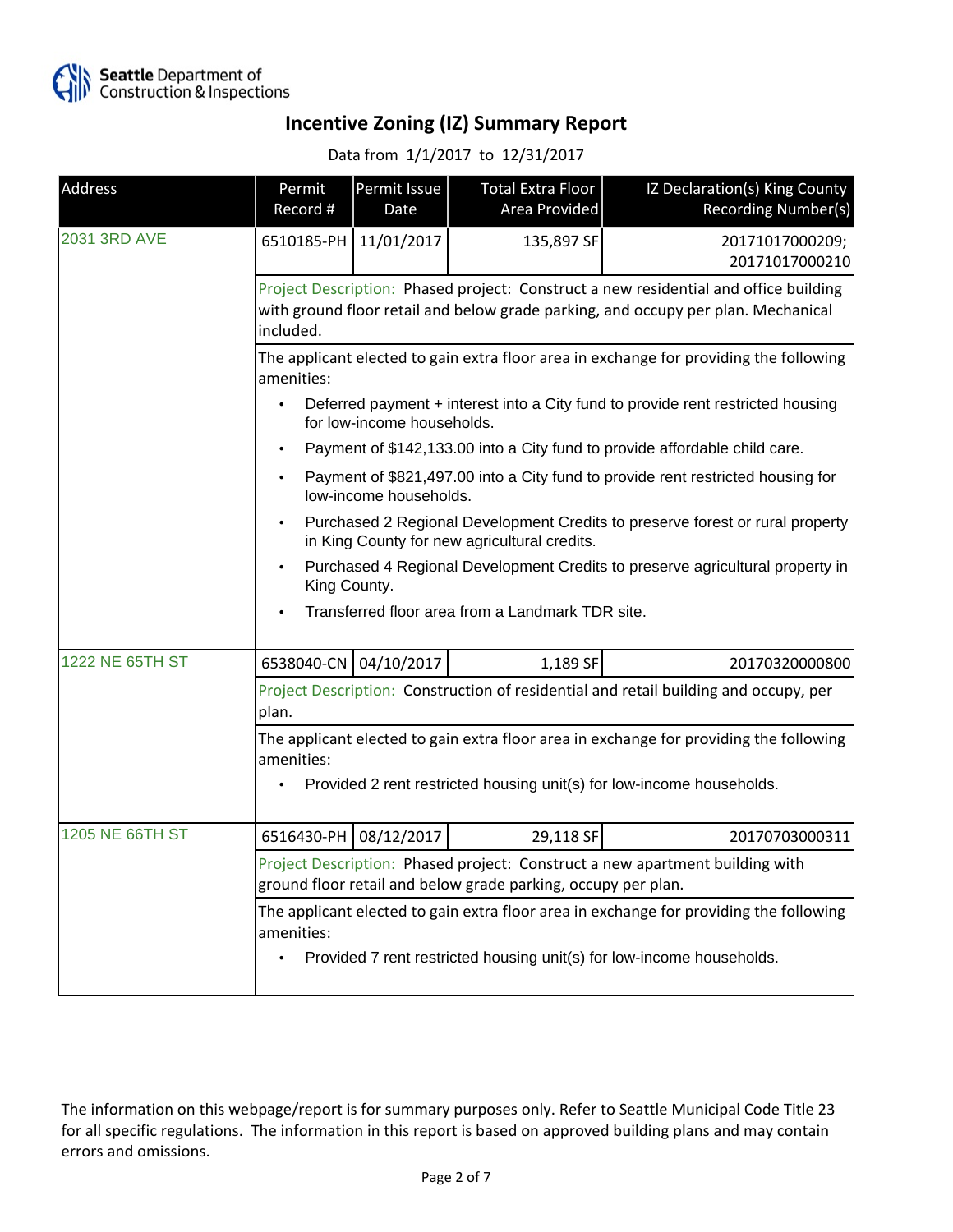

#### Data from 1/1/2017 to 12/31/2017

| Address             | Permit<br>Record #                                                                                                                                                                                          | Permit Issue<br>Date    | Total Extra Floor<br>Area Provided | IZ Declaration(s) King County<br>Recording Number(s) |  |
|---------------------|-------------------------------------------------------------------------------------------------------------------------------------------------------------------------------------------------------------|-------------------------|------------------------------------|------------------------------------------------------|--|
| 836 NE 66TH ST      |                                                                                                                                                                                                             | 6549334-CN   12/26/2017 | 1,591.34 SF                        | 20171128001458                                       |  |
|                     | Project Description: Construct an apartment building with live work units, occupy<br>per plan.                                                                                                              |                         |                                    |                                                      |  |
|                     | The applicant elected to gain extra floor area in exchange for providing the following<br>amenities:<br>Provided 3 rent restricted housing unit(s) for low-income households.                               |                         |                                    |                                                      |  |
| <b>2100 7TH AVE</b> | 6438159-PH 03/14/2017                                                                                                                                                                                       |                         | 641,613 SF                         | 20171108000990                                       |  |
|                     | Project Description: Construction of east office and retail tower and base structure<br>with below grade parking and occupy, per plan.                                                                      |                         |                                    |                                                      |  |
|                     | The applicant elected to gain extra floor area in exchange for providing the following<br>amenities:                                                                                                        |                         |                                    |                                                      |  |
|                     | Payment of \$1,563,933.00 into a City fund to provide affordable child care.                                                                                                                                |                         |                                    |                                                      |  |
|                     | Payment of \$9,022,688.00 into a City fund to provide rent restricted housing for<br>low-income households.                                                                                                 |                         |                                    |                                                      |  |
|                     | Provided an urban plaza.                                                                                                                                                                                    |                         |                                    |                                                      |  |
|                     | Provided commecial parcel park.                                                                                                                                                                             |                         |                                    |                                                      |  |
|                     | Transferred floor area from a Landmark TDR site.                                                                                                                                                            |                         |                                    |                                                      |  |
| 625 BOREN AVE N     |                                                                                                                                                                                                             | 6528924-PH 07/27/2017   | 103,664 SF                         | 20170724000642                                       |  |
|                     | Project Description: Construction of an office, residential, and retail building<br>consisting of two structures with bridge connections over common below grade<br>parking and partially occupy, per plan. |                         |                                    |                                                      |  |
|                     | The applicant elected to gain extra floor area in exchange for providing the following<br>amenities:                                                                                                        |                         |                                    |                                                      |  |
|                     | Payment of \$1,390,125.30 into a City fund to provide rent restricted housing for<br>low-income households.                                                                                                 |                         |                                    |                                                      |  |
|                     | Purchased 19 Regional Development Credits to preserve forest or rural<br>property in King County for new agricultural credits.                                                                              |                         |                                    |                                                      |  |
|                     | Purchased 8 Regional Development Credits to preserve agricultural property in<br>$\bullet$<br>King County.                                                                                                  |                         |                                    |                                                      |  |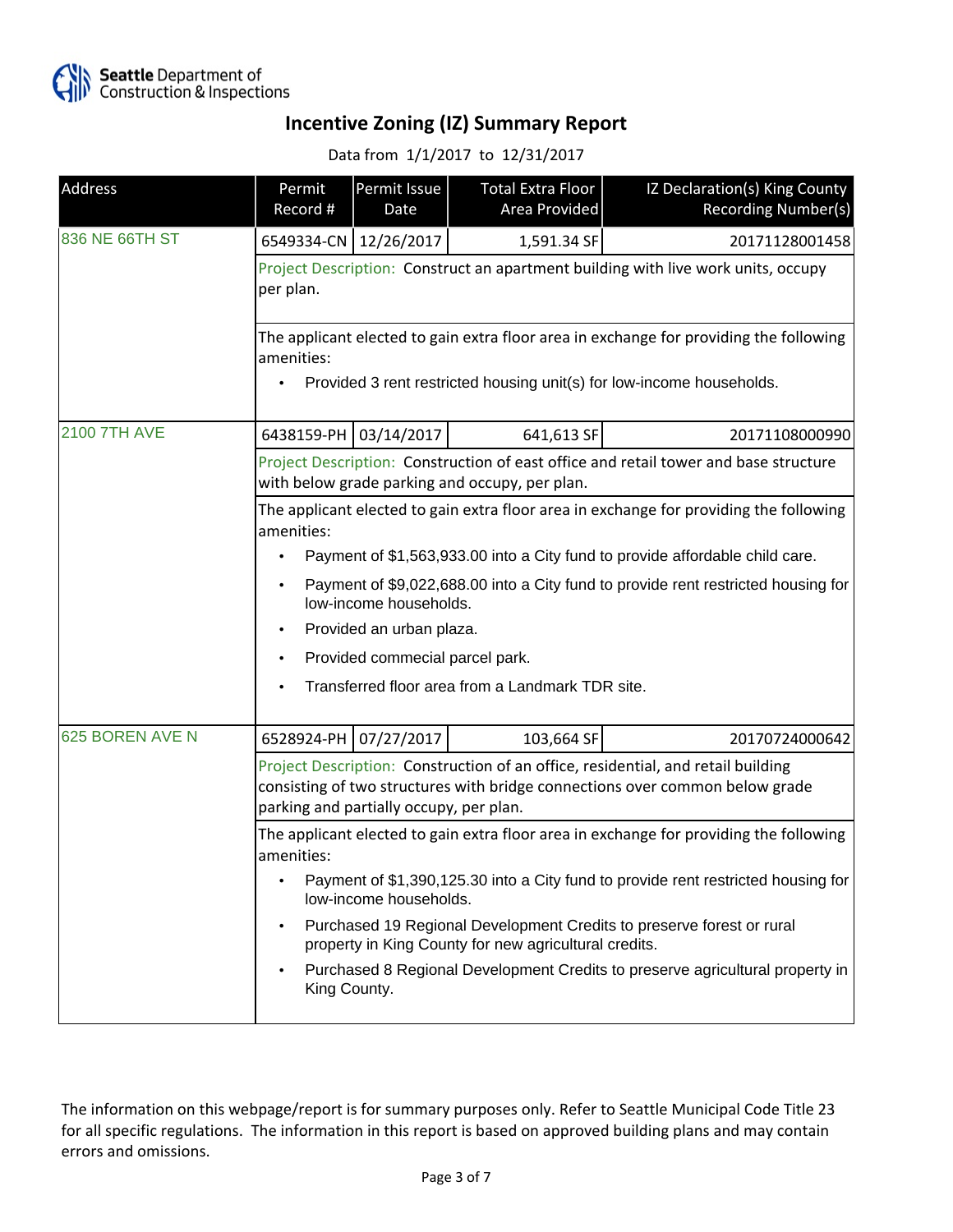

Data from 1/1/2017 to 12/31/2017

| Address           | Permit<br>Record #                                                                                                                                                            | Permit Issue<br>Date  | <b>Total Extra Floor</b><br>Area Provided | IZ Declaration(s) King County<br>Recording Number(s) |  |
|-------------------|-------------------------------------------------------------------------------------------------------------------------------------------------------------------------------|-----------------------|-------------------------------------------|------------------------------------------------------|--|
| 630 BOREN AVE N   |                                                                                                                                                                               | 6528917-PH 09/01/2017 | 91,503 SF                                 | 2017083000800                                        |  |
|                   | Project Description: Construct a new apartment and office building with retail and<br>parking, occupy per plan.                                                               |                       |                                           |                                                      |  |
|                   | The applicant elected to gain extra floor area in exchange for providing the following<br>amenities:                                                                          |                       |                                           |                                                      |  |
|                   | Payment of \$0.00 into a City fund to provide rent restricted housing for low-<br>$\bullet$<br>income households.                                                             |                       |                                           |                                                      |  |
|                   | Purchased 21 Regional Development Credits to preserve forest or rural<br>property in King County for new agricultural credits.                                                |                       |                                           |                                                      |  |
|                   | Purchased 4 Regional Development Credits to preserve agricultural property in<br>King County.                                                                                 |                       |                                           |                                                      |  |
| 1820 BOYLSTON AVE | 6529573-CN 10/13/2017                                                                                                                                                         |                       | 6,525 SF                                  | 20170926000546                                       |  |
|                   | Project Description: Construction of an apartment building with below grade parking<br>and occupy, per plan.                                                                  |                       |                                           |                                                      |  |
|                   | The applicant elected to gain extra floor area in exchange for providing the following<br>amenities:<br>Provided 2 rent restricted housing unit(s) for low-income households. |                       |                                           |                                                      |  |
| 333 DEXTER AVE N  | 6458228-PH                                                                                                                                                                    | 09/08/2017            | 199,124 SF                                | 20170824000485                                       |  |
|                   | Project Description: Phased project: Construct a new office and retail building with<br>two connected office towers and below grade parking, occupy per plan.                 |                       |                                           |                                                      |  |
|                   | The applicant elected to gain extra floor area in exchange for providing the following<br>amenities:                                                                          |                       |                                           |                                                      |  |
|                   | Payment of \$3,770,910.75 into a City fund to provide rent restricted housing for<br>low-income households.                                                                   |                       |                                           |                                                      |  |
|                   | Payment of \$652,628.91 into a City fund to provide affordable child care.                                                                                                    |                       |                                           |                                                      |  |
|                   | Purchased 23 Regional Development Credits to preserve agricultural property<br>in King County.                                                                                |                       |                                           |                                                      |  |
|                   | Purchased 24 Regional Development Credits to preserve forest or rural<br>property in King County for new agricultural credits.                                                |                       |                                           |                                                      |  |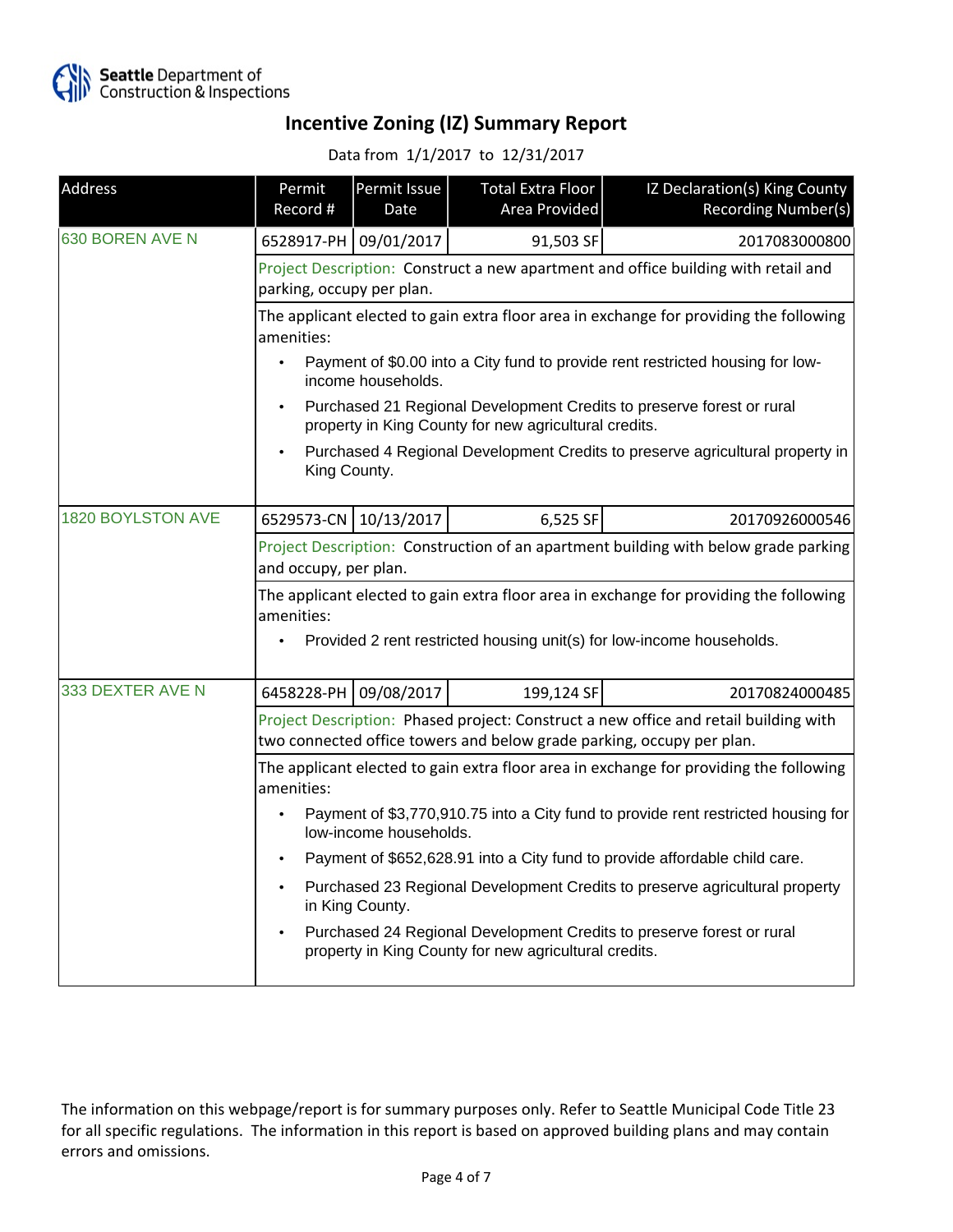

Data from 1/1/2017 to 12/31/2017

| Address                         | Permit<br>Record #                                                                                                                                                                        | Permit Issue<br>Date   | <b>Total Extra Floor</b><br>Area Provided | IZ Declaration(s) King County<br>Recording Number(s)                            |  |
|---------------------------------|-------------------------------------------------------------------------------------------------------------------------------------------------------------------------------------------|------------------------|-------------------------------------------|---------------------------------------------------------------------------------|--|
| 609 FAIRVIEW AVE N              |                                                                                                                                                                                           | 6471434-PH 06/25/2017  | 7,223 SF                                  | 20170615000362                                                                  |  |
|                                 | Project Description: Phased Project: Construct a new office building with below<br>grade parking, occupy per plan.                                                                        |                        |                                           |                                                                                 |  |
|                                 | The applicant elected to gain extra floor area in exchange for providing the following<br>amenities:                                                                                      |                        |                                           |                                                                                 |  |
|                                 | $\bullet$                                                                                                                                                                                 | low-income households. |                                           | Payment of \$182,380.75 into a City fund to provide rent restricted housing for |  |
|                                 | Payment of \$31,564.51 into a City fund to provide affordable child care.                                                                                                                 |                        |                                           |                                                                                 |  |
| 1808 MINOR AVE                  |                                                                                                                                                                                           | 6509068-PH 08/27/2017  | 143,527 SF                                | See Approved Plan Set                                                           |  |
|                                 | Project Description: Phased project: Construction of a residential building with<br>below grade parking and occupy per plan.                                                              |                        |                                           |                                                                                 |  |
|                                 | The applicant elected to gain extra floor area in exchange for providing the following<br>amenities:                                                                                      |                        |                                           |                                                                                 |  |
|                                 | Payment of \$3,363,720.00 into a City fund to provide rent restricted housing for<br>$\bullet$<br>low-income households.                                                                  |                        |                                           |                                                                                 |  |
| 722 E PIKE ST                   | 6463834-CN 05/24/2017                                                                                                                                                                     |                        | 5,156 SF                                  | See Approved Plan Set                                                           |  |
|                                 | Project Description: Establish use as multifamily residential and general sales &<br>services and construct new mixed use building, occupy per plan.                                      |                        |                                           |                                                                                 |  |
|                                 | The applicant elected to gain extra floor area in exchange for providing the following<br>amenities:<br>Transferred floor area from a vulnerable masonry structure TDP site.<br>$\bullet$ |                        |                                           |                                                                                 |  |
|                                 |                                                                                                                                                                                           |                        |                                           |                                                                                 |  |
| 6717 ROOSEVELT WAY<br><b>NE</b> |                                                                                                                                                                                           | 6534447-PH 05/10/2017  | 26,410 SF                                 | 20170509000954                                                                  |  |
|                                 | Project Description: Construction of a residential and retail building with below<br>grade parking and occupy, per plan.                                                                  |                        |                                           |                                                                                 |  |
|                                 | The applicant elected to gain extra floor area in exchange for providing the following<br>amenities:<br>Provided 7 rent restricted housing unit(s) for low-income households.             |                        |                                           |                                                                                 |  |
|                                 |                                                                                                                                                                                           |                        |                                           |                                                                                 |  |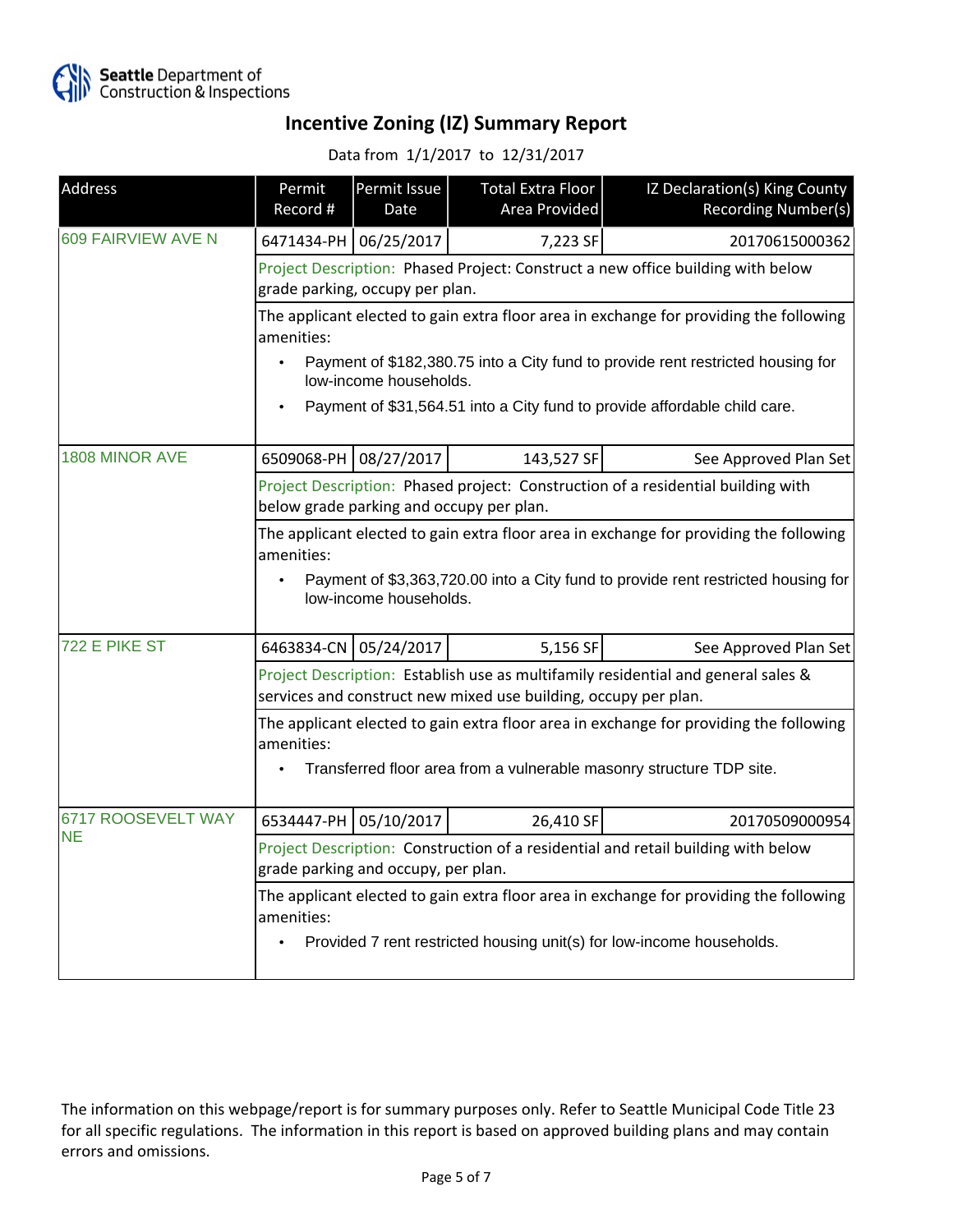

Data from 1/1/2017 to 12/31/2017

| Address         | Permit<br>Record #                                                                                                                                                                 | Permit Issue<br>Date            | <b>Total Extra Floor</b><br>Area Provided | IZ Declaration(s) King County<br>Recording Number(s) |  |  |
|-----------------|------------------------------------------------------------------------------------------------------------------------------------------------------------------------------------|---------------------------------|-------------------------------------------|------------------------------------------------------|--|--|
| 915 E SPRUCE ST |                                                                                                                                                                                    | 6517111-CN 09/09/2017           | 10,904 SF                                 | 20170814000555                                       |  |  |
|                 | Project Description: Construct a multifamily structure, occupy per plan. MUP<br>3022495, Revision 3028409.                                                                         |                                 |                                           |                                                      |  |  |
|                 | The applicant elected to gain extra floor area in exchange for providing the following<br>amenities:                                                                               |                                 |                                           |                                                      |  |  |
|                 | Provided 2 rent restricted housing unit(s) for low-income households.                                                                                                              |                                 |                                           |                                                      |  |  |
| 620 TERRY AVE   | 6542269-PH                                                                                                                                                                         | 11/08/2017                      | 88,621 SF                                 | 20180427001112                                       |  |  |
|                 | Project Description: Phased permit: Construct mixed use building with apartments,<br>assisted living facility, retail at ground level and below grade parking, occupy per<br>plan. |                                 |                                           |                                                      |  |  |
|                 | The applicant elected to gain extra floor area in exchange for providing the following<br>amenities:                                                                               |                                 |                                           |                                                      |  |  |
|                 | Payment of \$1,213,933.22 into a City fund to provide rent restricted housing for<br>low-income households.                                                                        |                                 |                                           |                                                      |  |  |
|                 |                                                                                                                                                                                    | Provided green street setbacks. |                                           |                                                      |  |  |
| 1920 TERRY AVE  |                                                                                                                                                                                    | 6531443-PH 05/10/2017           | 142,756 SF                                | 20170502000349                                       |  |  |
|                 | Project Description: Phased project: Construct a research building with ground level<br>retail and below grade parking, occupy per plan.                                           |                                 |                                           |                                                      |  |  |
|                 | The applicant elected to gain extra floor area in exchange for providing the following<br>amenities:                                                                               |                                 |                                           |                                                      |  |  |
|                 | Payment of \$2,377,401.51 into a City fund to provide rent restricted housing for<br>low-income households.                                                                        |                                 |                                           |                                                      |  |  |
|                 | Payment of \$411,280.43 into a City fund to provide affordable child care.<br>$\bullet$                                                                                            |                                 |                                           |                                                      |  |  |
|                 | Provided green street improvements.                                                                                                                                                |                                 |                                           |                                                      |  |  |
|                 | Purchased 21 Regional Development Credits to preserve forest or rural<br>$\bullet$<br>property in King County for new agricultural credits.                                        |                                 |                                           |                                                      |  |  |